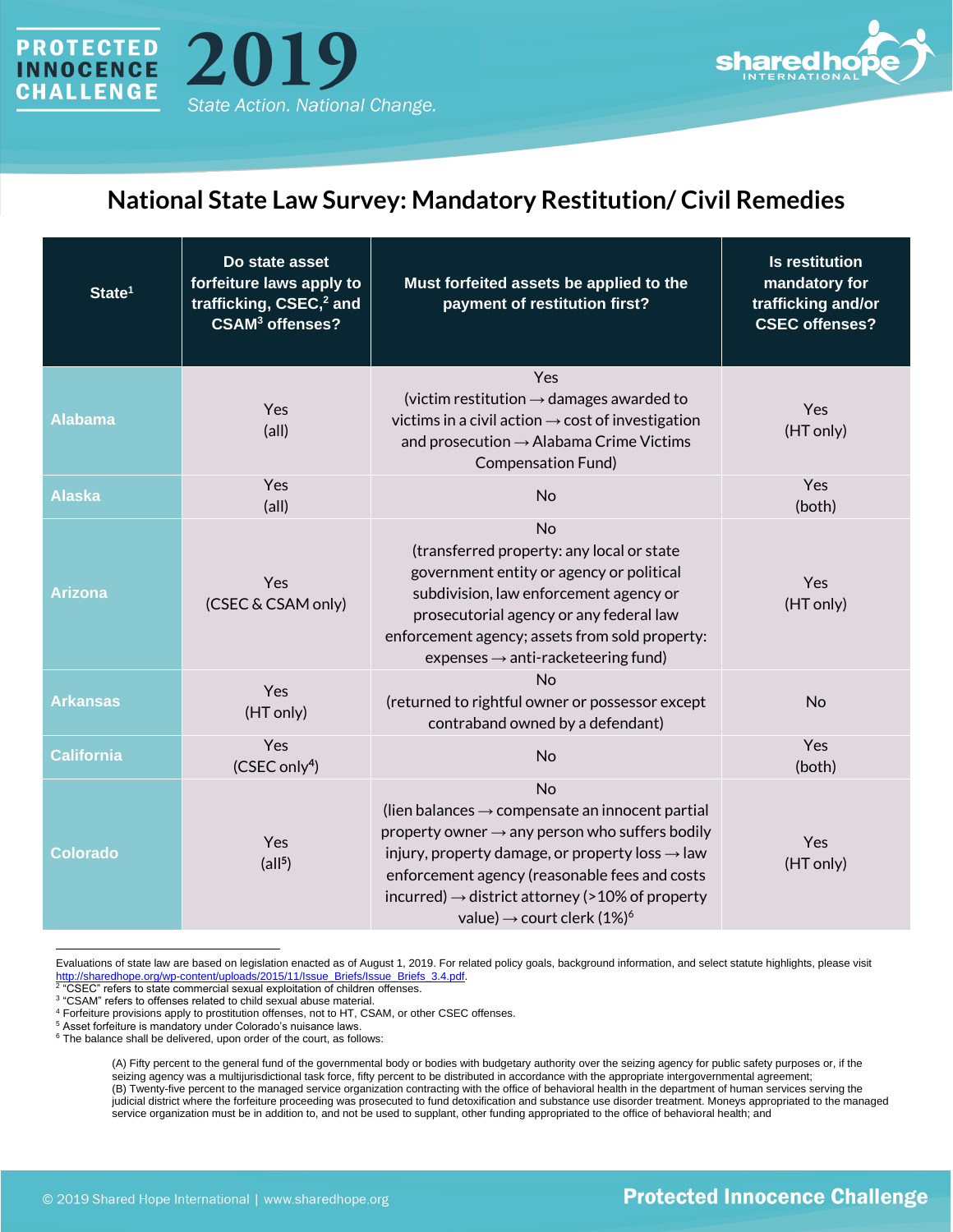| <b>Connecticut</b> | Yes<br>(all)            | No<br>(lien balance $\rightarrow$ costs incurred for the storage,<br>maintenance, security, and forfeiture of property<br>$\rightarrow$ court costs $\rightarrow$ General Fund)                                                                                                       | Yes<br>(both)                          |
|--------------------|-------------------------|---------------------------------------------------------------------------------------------------------------------------------------------------------------------------------------------------------------------------------------------------------------------------------------|----------------------------------------|
| <b>Delaware</b>    | Yes<br>(HT only)        | <b>No</b>                                                                                                                                                                                                                                                                             | Yes<br>(HT only)                       |
| <b>DC</b>          | Yes<br>(HT & CSEC only) | No<br>(General Fund)                                                                                                                                                                                                                                                                  | <b>No</b>                              |
| <b>Florida</b>     | Yes<br>(all)            | No                                                                                                                                                                                                                                                                                    | Yes<br>(both)                          |
| Georgia            | Yes<br>(all)            | <b>No</b>                                                                                                                                                                                                                                                                             | Yes<br>(both)                          |
| <b>Hawaii</b>      | Yes<br>(all)            | No<br>(administrative expenses $\rightarrow$ 25% to state/local<br>government, 25% to prosecuting attorney, and<br>50% to criminal forfeiture fund)                                                                                                                                   | Yes<br>(both where verified<br>losses) |
| Idaho              | Yes<br>(CSEC only)      | <b>No</b>                                                                                                                                                                                                                                                                             | Yes<br>(HT only)                       |
| <b>Illinois</b>    | Yes<br>(all)            | No                                                                                                                                                                                                                                                                                    | Yes<br>(both)                          |
| <b>Indiana</b>     | Yes<br>(all)            | No<br>(any agency directly participating in the seizure<br>or forfeiture; if HT committed on public place,<br>money collected = 80% to human trafficking<br>prevention and victim assistance fund and 20% to<br>county general fund)                                                  | Yes<br>(HT only)                       |
| lowa               | Yes<br>(all)            | No<br>(delivered to the department of justice; may be<br>destroyed, sold, disposed of, or transferred)                                                                                                                                                                                | Yes<br>(both)                          |
| <b>Kansas</b>      | Yes<br>(all)            | <b>No</b><br>(property: state or federal agency subject to lien;<br>proceeds: satisfaction of lien $\rightarrow$ proceeding<br>expenses $\rightarrow$ attorney fees $\rightarrow$ repayment of law<br>enforcement funds expended)                                                     | Yes<br>(both)                          |
| <b>Kentucky</b>    | Yes<br>(CSEC & CSAM)    | No<br>(85% to law enforcement agency who seized the<br>property and 15% to the Office of the Attorney<br>General)                                                                                                                                                                     | Yes<br>(CSEC only)                     |
| Louisiana          | Yes<br>(all)            | Yes<br>(after cost of public sale or auction, court costs,<br>and fees related to seizure and storage: victim<br>restitution $\rightarrow$ remaining proceeds divided: 25%<br>to seizing agencies, 25% to prosecution agency,<br>and 50% to the Exploited Children's Special<br>Fund) | Yes<br>(both)                          |

(C) Twenty-five percent to the law enforcement community services grant program fund . . . .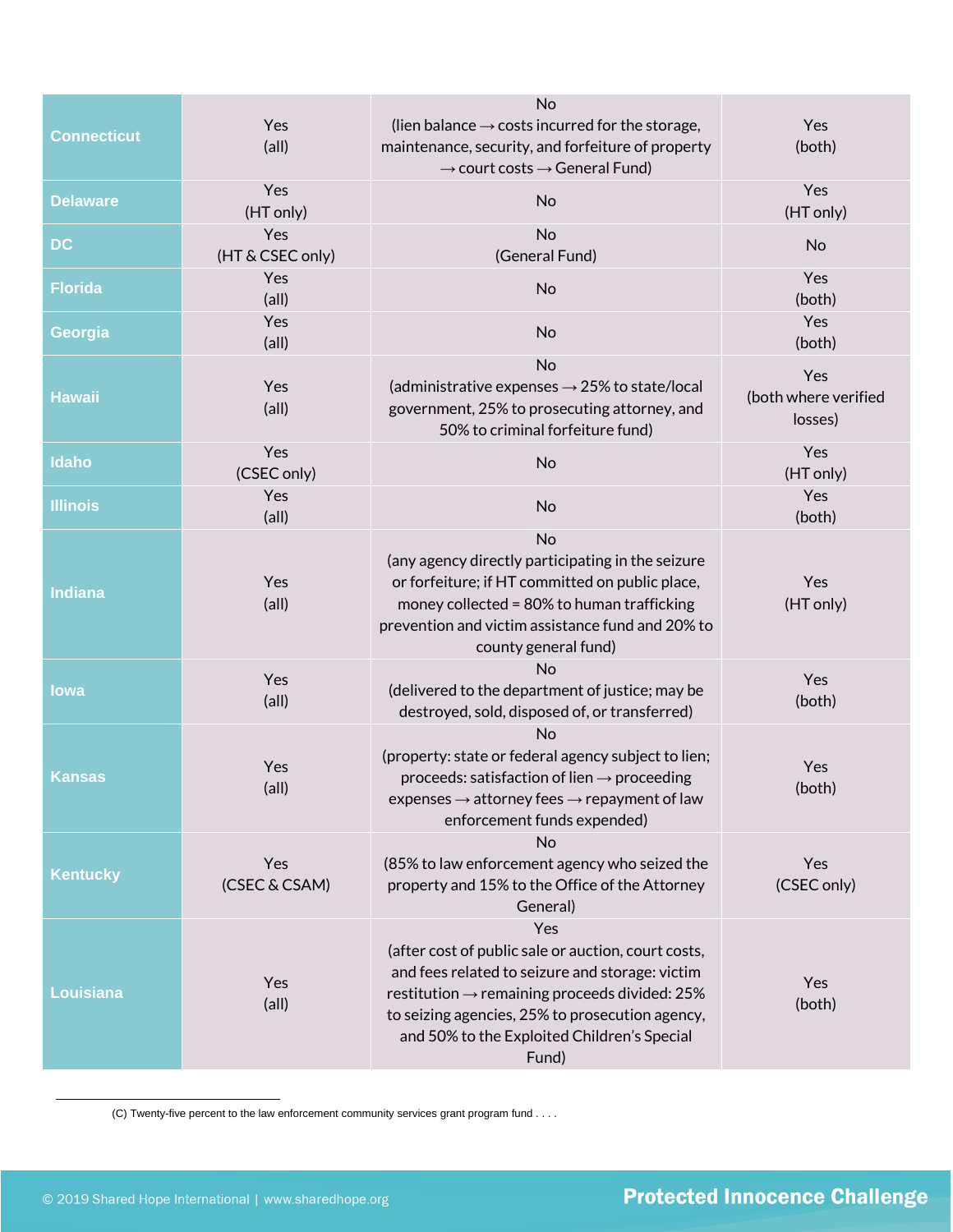| <b>Maine</b>          | Yes<br>(all)          | No                                                                                                                                                                                                                                                                                                            | <b>No</b>                                           |
|-----------------------|-----------------------|---------------------------------------------------------------------------------------------------------------------------------------------------------------------------------------------------------------------------------------------------------------------------------------------------------------|-----------------------------------------------------|
| <b>Maryland</b>       | Yes<br>(all)          | No                                                                                                                                                                                                                                                                                                            | <b>No</b>                                           |
| <b>Massachusetts</b>  | Yes<br>(HT only)      | Yes<br>(victim-ordered restitution)                                                                                                                                                                                                                                                                           | <b>No</b>                                           |
| <b>Michigan</b>       | Yes<br>$\text{(all)}$ | Yes<br>(if property is declared a nuisance)                                                                                                                                                                                                                                                                   | Yes<br>(both)                                       |
| <b>Minnesota</b>      | Yes<br>(all)          | No                                                                                                                                                                                                                                                                                                            | Yes<br>(both)                                       |
| <b>Mississippi</b>    | Yes<br>(HT only)      | No                                                                                                                                                                                                                                                                                                            | Yes<br>(HT only)                                    |
| <b>Missouri</b>       | Yes<br>(all)          | Yes<br>(satisfaction of the interest of any innocent party<br>$\rightarrow$ payment of reasonable costs $\rightarrow$ distributed<br>pursuant to Missouri Constitution, article IX(7))                                                                                                                        | Yes<br>(HT only)                                    |
| <b>Montana</b>        | Yes<br>(HT only)      | No                                                                                                                                                                                                                                                                                                            | Yes<br>(both where economic<br>loss)                |
| <b>Nebraska</b>       | Yes<br>(all)          | <b>No</b>                                                                                                                                                                                                                                                                                                     | <b>No</b>                                           |
| <b>Nevada</b>         | Yes<br>(all)          | No                                                                                                                                                                                                                                                                                                            | Yes<br>(both)                                       |
| <b>New Hampshire</b>  | Yes<br>(HT only)      | Yes<br>(after sale expenses: victim restitution $\rightarrow$ victims'<br>assistance fund)                                                                                                                                                                                                                    | Yes<br>(HT only)                                    |
| <b>New Jersey</b>     | Yes<br>(all)          | <b>No</b><br>(law enforcement)                                                                                                                                                                                                                                                                                | Yes<br>(HT only)                                    |
| <b>New Mexico</b>     | Yes<br>(CSEC only)    | No                                                                                                                                                                                                                                                                                                            | Yes<br>(HT only)                                    |
| <b>New York</b>       | Yes<br>(all)          | No                                                                                                                                                                                                                                                                                                            | No                                                  |
| <b>North Carolina</b> | Yes<br>(all)          | Yes<br>(any injured person has a right or claim to<br>forfeited property or to the proceeds derived<br>therefrom superior to any right or claim the state<br>has in the same property or proceeds so long as<br>the injured person intervenes in the forfeiture<br>proceeding prior to its final disposition) | Yes<br>(HT only)                                    |
| <b>North Dakota</b>   | Yes<br>$\text{(all)}$ | No                                                                                                                                                                                                                                                                                                            | Yes<br>(HT &, if pecuniary loss,<br>CSEC)           |
| Ohio                  | Yes<br>$\text{(all)}$ | No                                                                                                                                                                                                                                                                                                            | Yes<br>(HT only)                                    |
| <b>Oklahoma</b>       | Yes<br>$\text{(all)}$ | No                                                                                                                                                                                                                                                                                                            | Yes<br>(HT &, if injury or<br>financial loss, CSEC) |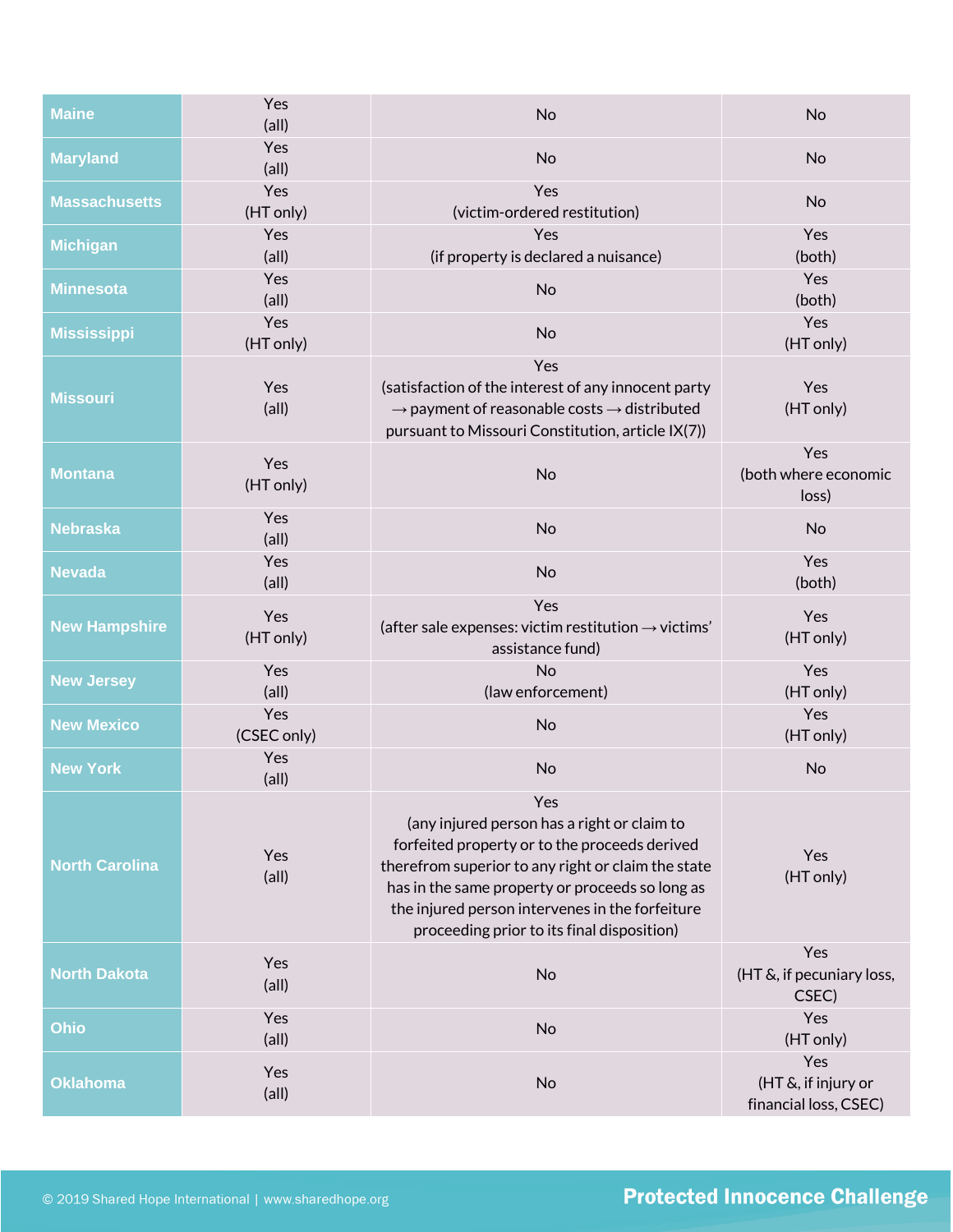| <b>Oregon</b>         | Yes<br>(all)     | Yes<br>(when seizing agency is the state: pay costs and<br>any amount ordered to the victim)                                                                                                                                | No                                                                |
|-----------------------|------------------|-----------------------------------------------------------------------------------------------------------------------------------------------------------------------------------------------------------------------------|-------------------------------------------------------------------|
| <b>Pennsylvania</b>   | Yes<br>(HT only) | No                                                                                                                                                                                                                          | Yes<br>(HT &, if personal injury,<br>CSEC)                        |
| <b>Rhode Island</b>   | Yes<br>(HT only) | No                                                                                                                                                                                                                          | Yes<br>(HT only)                                                  |
| <b>South Carolina</b> | Yes<br>(all)     | Yes<br>(property forfeited for violation of human<br>trafficking shall first be applied to victim<br>restitution: 25% to victim, 25% to the South<br>Carolina Victims' Compensation Fund, and 50%<br>law enforcement)       | Yes<br>(HT only)                                                  |
| <b>South Dakota</b>   | Yes<br>(all)     | <b>No</b><br>(cost of investigation and prosecution $\rightarrow$ satisfy<br>any civil judgments $\rightarrow$ South Dakota crimes<br>against children fund)                                                                | No                                                                |
| <b>Tennessee</b>      | Yes<br>(all)     | No<br>(expenses incurred $\rightarrow$ state general fund)                                                                                                                                                                  | Yes<br>(both)                                                     |
| <b>Texas</b>          | Yes<br>(all)     | No                                                                                                                                                                                                                          | Yes<br>(both)                                                     |
| <b>Utah</b>           | Yes<br>(all)     | No                                                                                                                                                                                                                          | Yes<br>(both where pecuniary<br>damages)                          |
| <b>Vermont</b>        | <b>No</b>        | N/A                                                                                                                                                                                                                         | Yes<br>(HT only)                                                  |
| <b>Virginia</b>       | Yes<br>(all)     | <b>No</b><br>(state treasury puts assets in a special fund under<br>the Department of Criminal Justice Services'<br>control, which it then distributes to federal, state,<br>and local agencies to promote law enforcement) | Yes<br>(both)                                                     |
| <b>Washington</b>     | Yes<br>(all)     | Yes<br>(victim restitution $\rightarrow$ seizing law enforcement<br>agency)                                                                                                                                                 | No                                                                |
| <b>West Virginia</b>  | Yes<br>(all)     | No<br>(10% to the office of the prosecuting attorney $\rightarrow$<br>special law-enforcement investigation fund)                                                                                                           | Yes<br>(HT &, where personal<br>injury or economic loss,<br>CSEC) |
| <b>Wisconsin</b>      | Yes<br>(all)     | No<br>(50% administrative expenses of seizure,<br>maintenance of custody, advertising and court<br>costs and the costs of investigation and<br>prosecution $\rightarrow$ school fund)                                       | Yes<br>(both)                                                     |